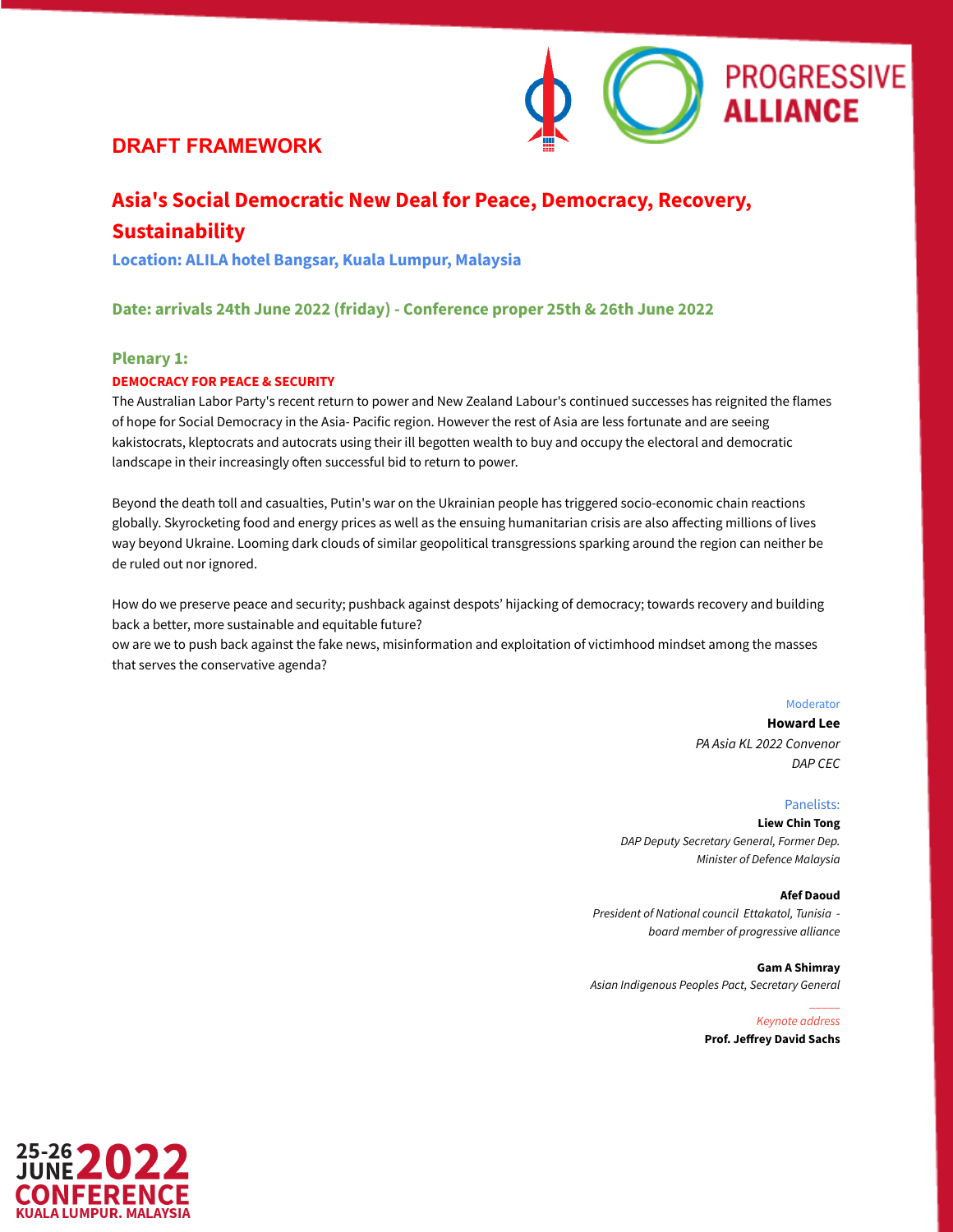

### **Parallel Workshop A**

**DEMOCRACY - Strengthening democracy and solidarity amidst challenges (or headwinds?)**

- How do we positively radicalise the suffering centre for a progressive coalition to act in taking back democracy?
- How do we present and project across the region and worldwide, the electoral victories and policy successes of the progressive family to inspire hope and progressive actions? How can we halt the advances of the increasingly successful occupation of democratic spaces by despotic, kleptocratic, dynastic agents and leaders of conservatism?
- How do we empower and positively weaponise the truth for inspiration and hope to counter misinformation, fear and extremism?
- How are we to push back against the fake news, misinformation, fear and hate mongering, as well as exploitation of victimhood mindset among the masses that serves the conservative agenda?
- How do we reignite the spirit of internationalism in galvanising and organising progressive forces worldwide, whether political parties in and outside of government, NGOs, unions, thinktanks and individuals alike, to formulate and implement policies of hope and progress?
- How do we more effectively leverage on parties within the progressive family who are in power intra and inter regionally, to ensure that weaker democracies are strengthened?

Moderator **Kasturi Patto** *DAP Dep International Secretary*

> Panelists: **Dr Kelvin Yii** *DAPSY Malaysia Chief*

**Timoteo zambrano** *Cambiemos. Movimiento Ciudadano, Venezuela. Secretary General*

> **Jadhav Maheshmurti Leni Sahebrao** *National coordinator All India Congress*

*Committees Research Department*

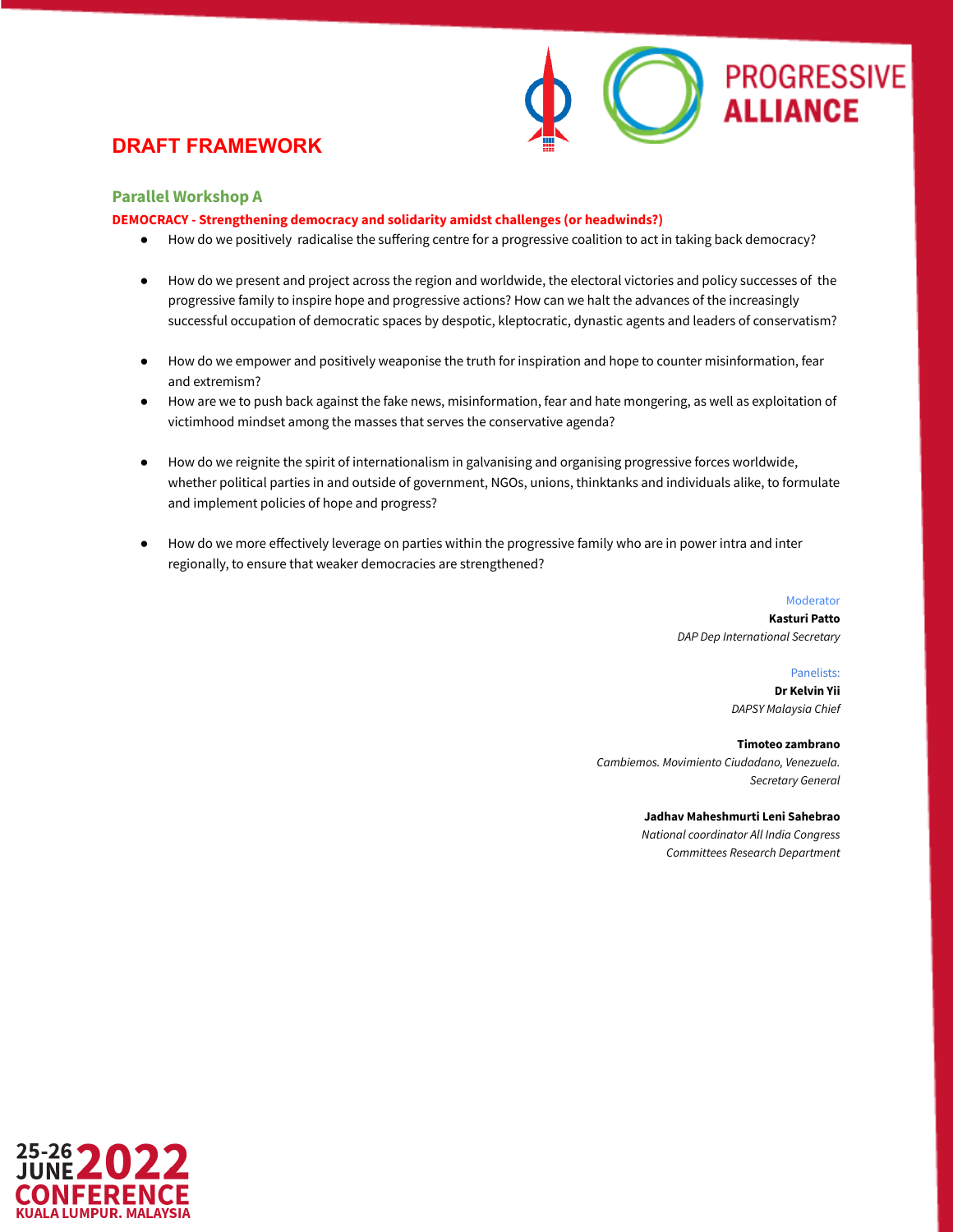

**Parallel Workshop B PEACE - Maintaining (or achieving?) international peace and security**

> Moderator **Lim Yi Wei** *DAPSY International Secretary*

> > Panelists:

**Basilio Enrique Estrada Claudio** *IUSY Asia Pacific Vice President / International Secretary Akbayan Youth*

> **Dr. Ezat Sabir Esmaeel-***Leadership Council Member of PUK, Iraq*

- How do we win the battle of disarmament and peacefully push for efforts to safeguard global security, and push back against the ethno-nationalists, the fear mongering extremists, the colonial imperialists?
- What are the real world impacts and effects on your nation and people with regards to the Russian invasion, Myanmar humanitarian crisis, tension between the global superpowers?
- How will the inequalities and injustices brought on by conservative forces' increasing grip in some nations on power affect the people's livelihoods; and how will that impact the preservation of peace?
- How do we keep the fire of hope and optimism burning for those who have been and/or aspire to be brokers of peace and security? Who are these people and what are their stories?
- How do we preserve peace and security; pushback against despots' hijacking of democracy; towards recovery and building back a better, more sustainable and equitable future?

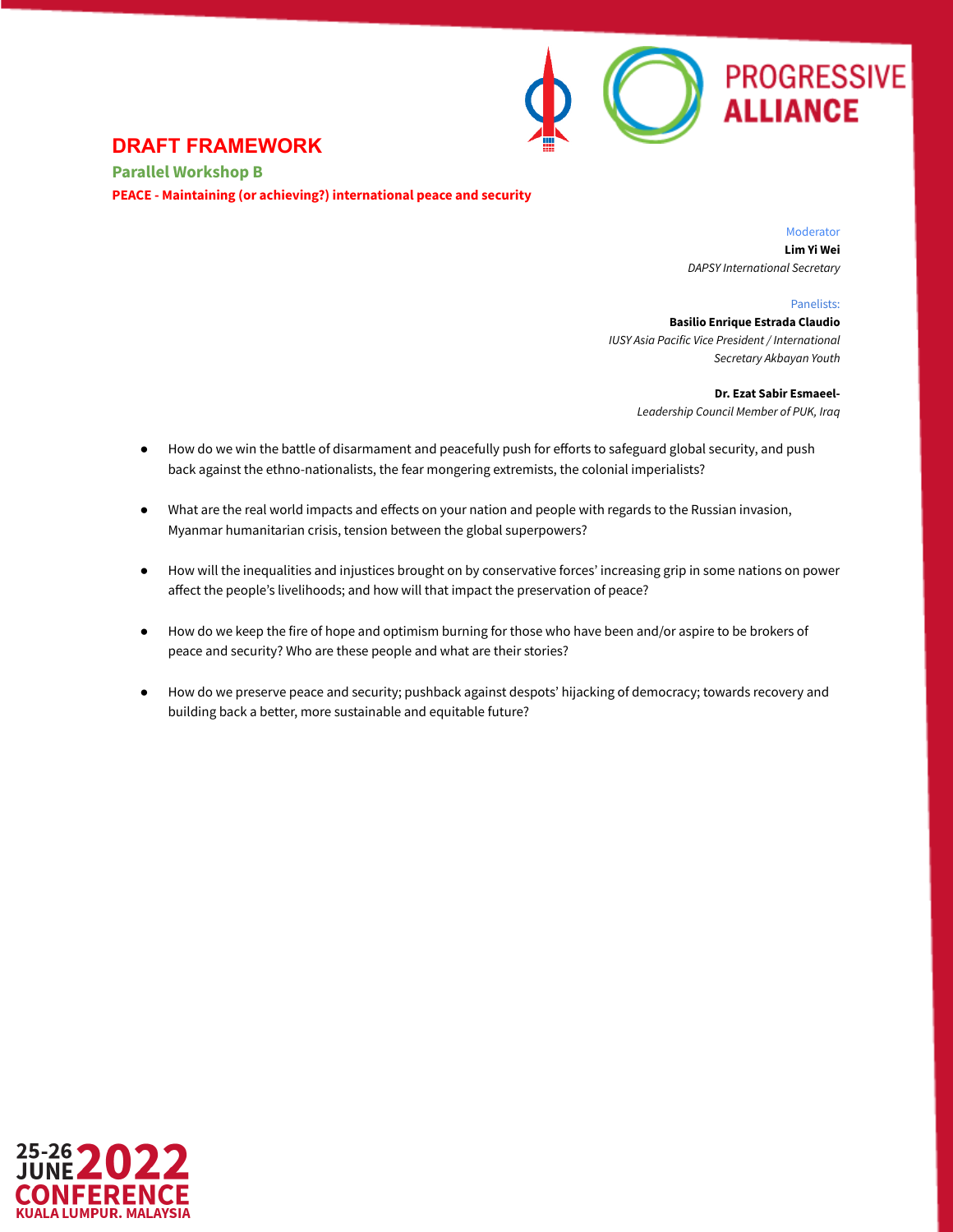

**Parallel Workshop C SUSTAINABILITY - Environmental sustainability and climate change**

> Moderator **Teo Nie Ching**

*DAP Publicity Secretary*

Panelists:

**Kunthida Rungruengkiat** *Progressive Movement Foundation, Thailand (TBC)*

*Rainer VOGT Social Democratic Party of Germany, International secretariat member*

> *Maria Victoria De Jesus Executive Committee Member, Akbayan Phillippines*

**Edio José Maria Guterres** *Member of International Secretariat, Fretilin Timor Leste*

- How do we ensure net zero transition can be achieved inclusively and equitably, whilst creating environmental and clean jobs and mainstreaming the green economy?
- How do we effectively hold the government accountable on SDG commitments as opposition parties, and how do we ensure that our governments do not get sidetracked from the global sustainability agenda?
- How do we accelerate conversations and ultimately, actions on the ESG (environment, social and governance) principles, including using it as a driver for stakeholder capitalism?
- How do we strengthen climate governance positions for the evolving landscape through the various multilateral platforms?
- What are the immediate efforts countries can advocate to build capacity to promote environmental sustainability and climate change?

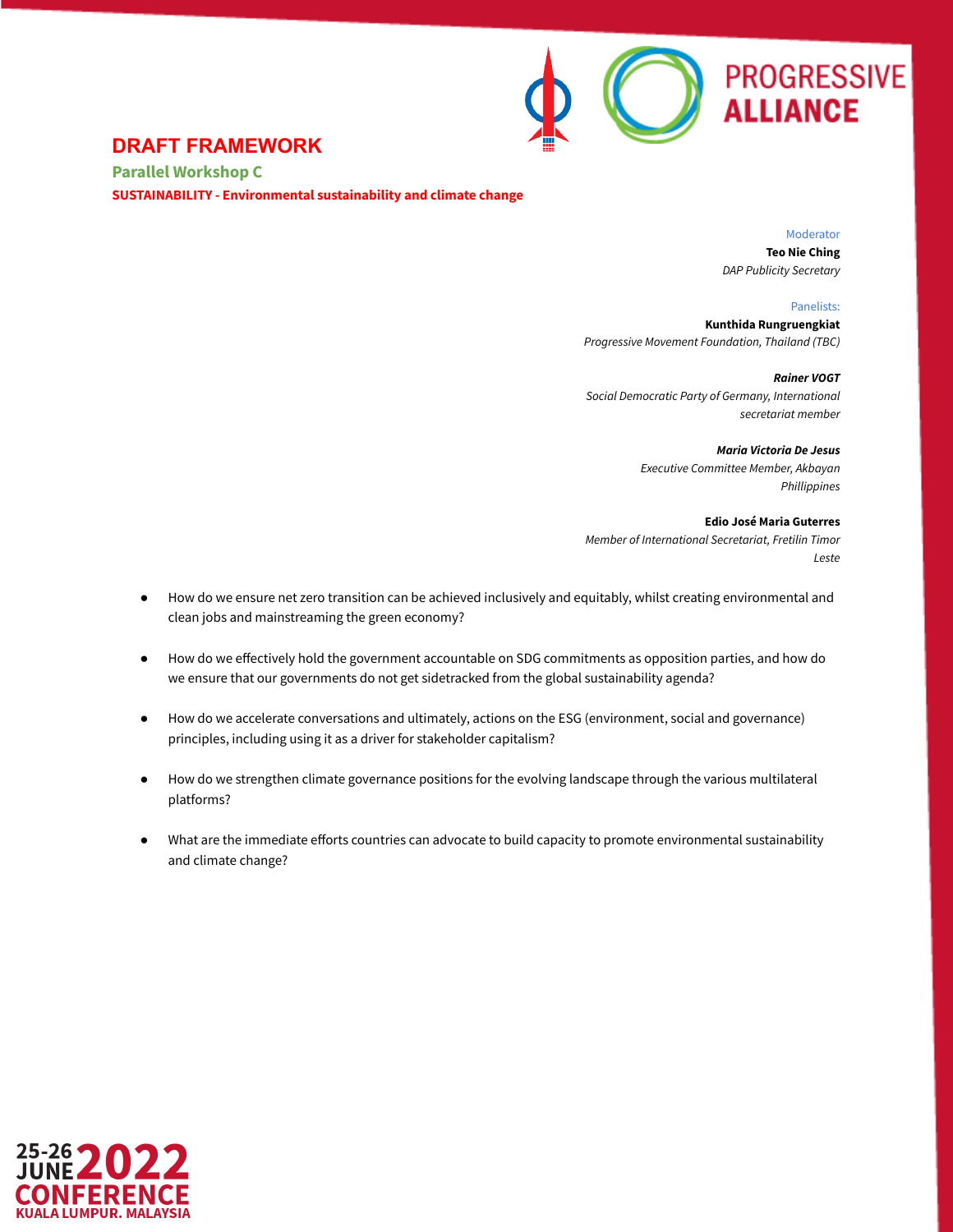

**Parallel Workshop D RECOVERY - Build back better with higher, cleaner inclusive growth**

> Moderator **Syahredzan Johan** *DAP CEC*

> > Panelists:

**Munkhtsetseg Tserenjamts** *Board Member of the Mongolian People's Party (TBC)*

**Faraj S.S. Zayud** *In Charge of European Affairs & Multilateral Relations, Fatah Palestine*

- How do we ensure the economy that we build back from the current crisis, can be one that will ensure decent work and livelihoods for all?
- How do we rebuild a post-COVID world that is equitable, what are the lessons learnt from the COVID-19 crisis?
- How do we prioritize a gender-responsive recovery, recognising/acknowledging COVID-19's impact on women and gender equality.
- How can we advance key reforms to strengthen our institutions and infrastructures? What are the institutional adaptation and bold actions required from key stakeholders to achieve this.
- To establish a stronger and more supportive community, what social security adjustments are required to strengthen the social protection system, workers rights and the rise of the informal workforce?
- New normalcy- in terms of socio-economic architecture, geopolitical landscape, socio-cultural orders- post pandemic must not include the old ways that have divided and polarised; what must the new way entail and what does that world of this prospectively progressive new normalcy we seek to build look like?